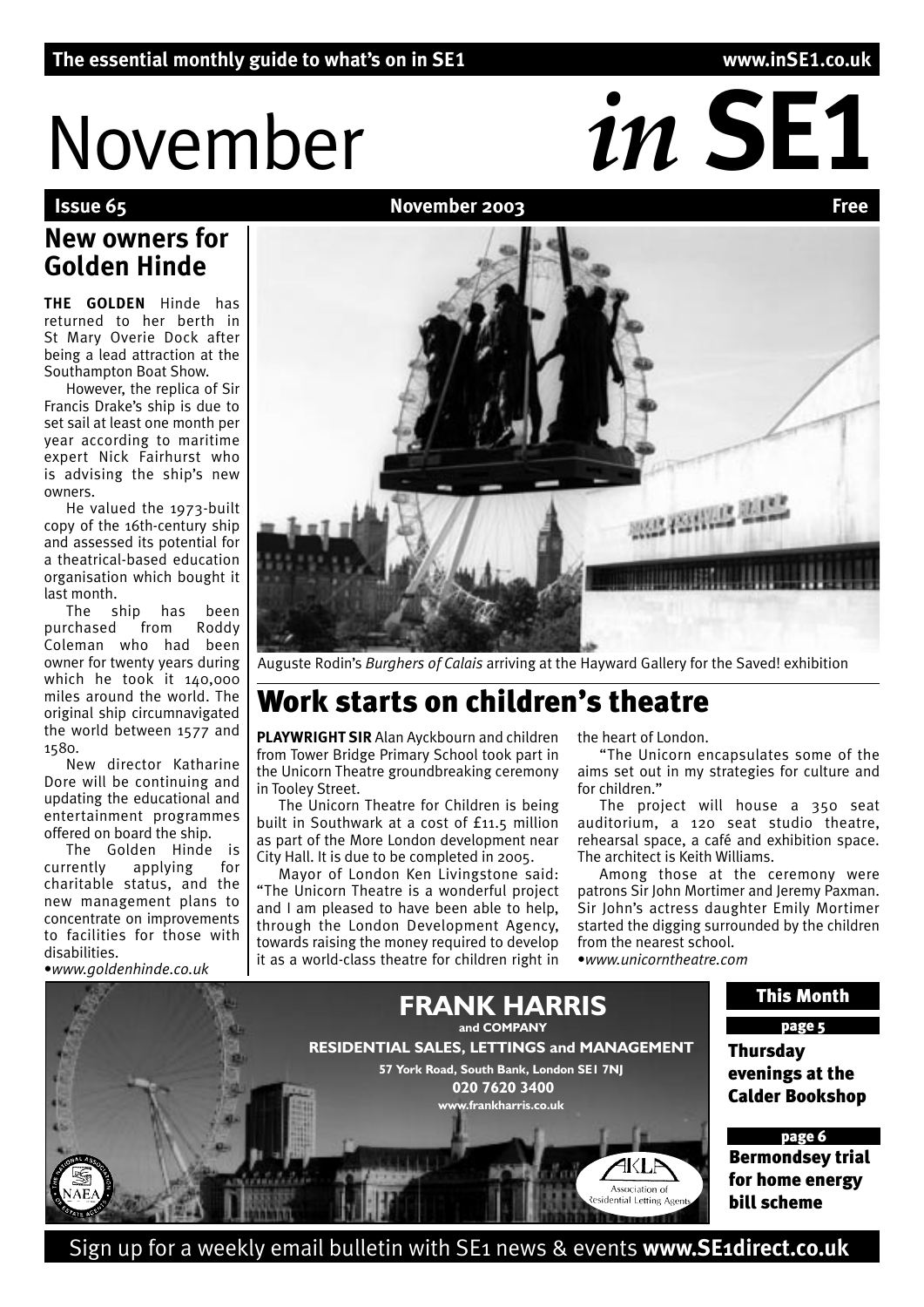*in* **SE1 NOVEMBER 2003 www.***in***SE1.co.uk**

service when Carlton took over the London weekday ITV

Previously Thames News had provided a service on weekdays only, with LWT News operating from the South Bank at weekends.

The new London service will retain its own identity but will draw on the newsgathering and technical

The move comes days after the merger of Carlton and Granada got the go-

Rumours are circulating in some quarters that ITV plc may seek to dispose of Granada's London base on the South Bank, which it inherited when it took over LWT in the

franchise in 1993.

resources of ITN.

ahead.

mid-1990s.

# November *in* **SE1**

#### **27 Blackfriars Road London SE1 8NY**

TEL 020 7633 0766<br>Fax 020 7401 2521 020 7401 2521 EMAIL newsdesk@*in***SE1**.co.uk WEB www.*in***SE1**.co.uk

© 2003 Bankside Press www.banksidepress.com

**EDITOR** Leigh Hatts

PRODUCTION EDITOR James Hatts

**CONTRIBUTORS** Farouk Campbell Anne Critchley Crystal Lindsay Marion Marples Elizabeth Peasley Steven Schrimpf

PRINTED BY Copyprints Ltd, 1 Talbot Yard, SE1 1YP

#### **ADVERTISING**

For details of our competitive rates call us for a rate card on 020 7633 0766 or email sales@*in***SE1**.co.uk

#### **SUBSCRIPTIONS**

To receive the next 12 issues by post in the UK please send a cheque for £6 to the address above, made payable to *in* **SE1**. Please specify starting issue.

#### **LISTINGS**

Details of events to be considered for inclusion next month should be sent by 20 November to the Listings Editor at the above address, or by fax or email.

#### **DISCLAIMER**

Every effort is made to ensure the accuracy of our listings and features but all details are subject to alteration by venues and organisers and no responsibility can be accepted for any inaccuracies.

# **London Tonight to leave Upper Ground**

**LONDON'S REGIONAL** news on ITV1 is to leave its wellknown South Bank studios when production is taken over by ITN.

The familiar view of St Paul's and the London cityscape will disappear from London Today and London Tonight following the announcement that London News Network's programmes will in future be produced from ITN's Gray's Inn Road headquarters across the river.

Up to 40 jobs are likely to be lost at LNN and ITN. The new London news service is expected to launch in February or March next year.

LNN , now jointly owned by Carlton and Granada, was set up by Carlton and London Weekend Television to provide a seven-day regional news

**THE HOUSE** boats on the Thames opposite New Concordia Wharf near St Saviour's Dock have had an eviction deadline lifted by the Port of London Authority. Two boats had already left before news of the reprieve arrived. There have been complaints about noise from owners of new flats and the PLA have been acting a Southwark Council decision. A new deadline is expected to

**Boats reprieved**

be announced shortly.

However, Mayor of London Ken Livingstone wants the barges to stay. "These residential boats add to the diversity of the river and do

**Drinking ban**

•*www.londontonight.co.uk*

**WATERLOO, AS** the notice on the gates of St John's Church indicates, is now within a Drinking Control Area. Drinking alcohol in a street or a public place is now prohibited. Those failing to comply with the requirements could face a £500 fine.

The law has been introduced by Lambeth Council in consultation with the police following years of problems with street drinkers. The boundary around Waterloo Station is the river, Hatfields, Morley Street and Westminster Bridge Road.

The impact of the Waterloo ban was recently discussed by Borough & Bankside Community Council.



**Blackfriars** not harm other residential amenities" says the Mayor.

> **The South Bank's best kept secret invites you to discover the charm of an** *authentic* **WINE BAR**

**Wine Bar**

**We have an extensive range of over 100 different wines from the Old and New World**

**Luncheon and snacks available Open 10am till late Monday to Friday**

**ARCH 80, SCORESBY STREET, SOUTHWARK LONDON SE1 TEL: 020 7928 0905**

3 mins from Southwark station • 5 mins from Tate Modern

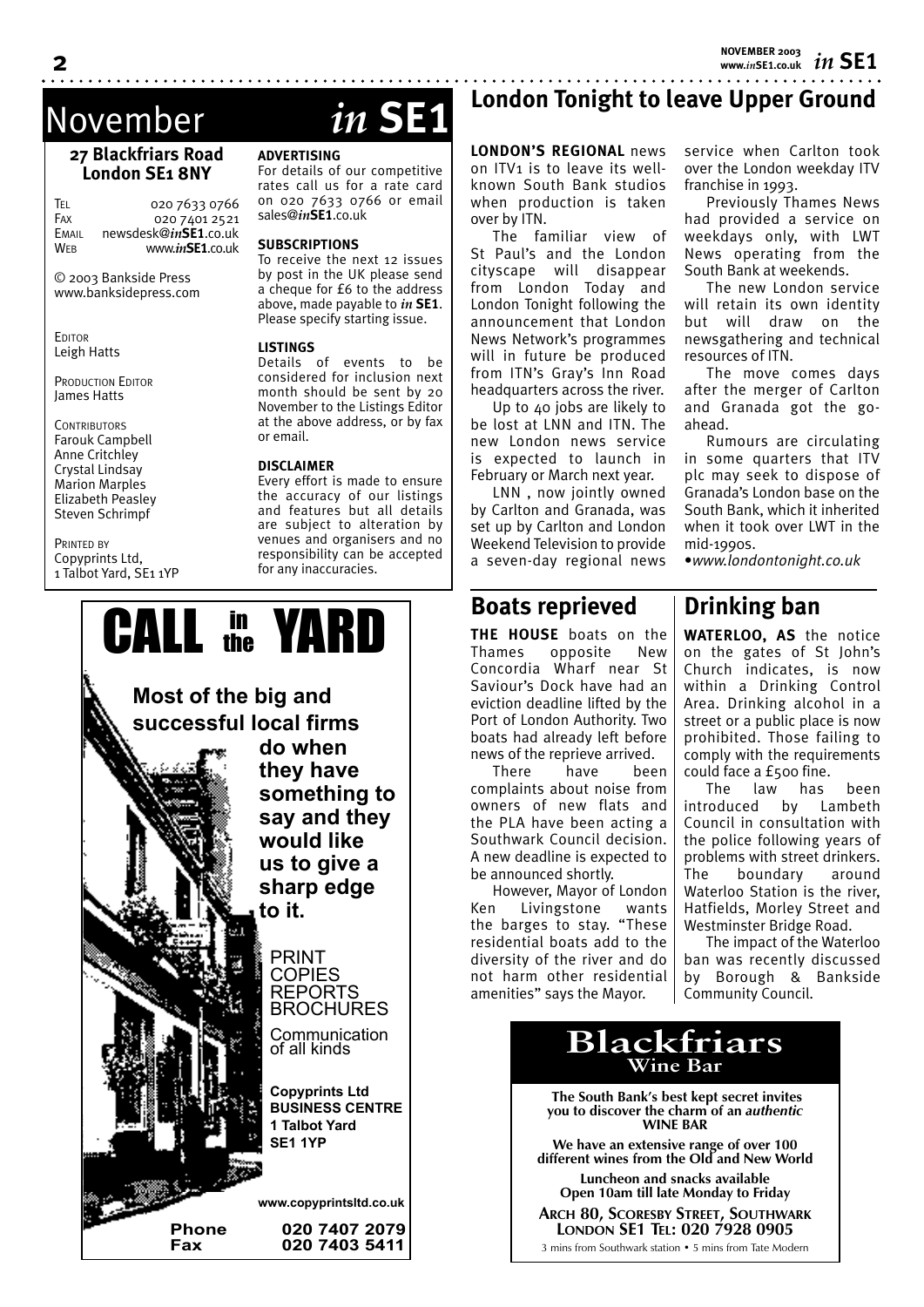# *in* **SE1 NOVEMBER 2003 www.***in***SE1.co.uk**

## . . . . . . . . . . . . . . . . . . . **Wicked hearing adjourned Waterloo farewell**

**SOUTHWARK COUNCIL** is expected to confirm a mid-November date for the resumption of the Wicked Bar and Nightclub licensing hearing.

The Borough club is seeking permission for live sex acts in its Tooley Street premises. The granting of permission could set a

# **Union Street tower plan**

**SOUTHWARK PLANNING**  Committee is expected to consider an application for a ten-storey building in Union Street opposite the former Royal Mail parcels depot.

The proposed developement includes eight live/work units, an underground carpark and a further block on the west side of Ewer Street. The plans, which would involve the demolition of 100 Union Street, are being opposed by residents living opposite in the Church Commissioners flats.

•*www.southwark.gov.uk*

**SATURDAY SCHOOL**

Organisation) is opening a Saturday School for 7- 11 year olds supporting National Curriculum subjects at the Rainbow Building in Crosby Row. The first day is Saturday 8 November starting at 10.30am with lunch

• Registration 020 7378

• *www.ilcovo.org*

provided.

7491

#### precedent for other parts of London.

The hearing was on the second day of a predicted six day hearing. The short sitting heard procedural matters including a demand for Licensing Committee members who hold religious beliefs to step aside. The request was rejected.

**DR JANE** Freeman, assistant priest at John's Waterloo and director of the South Bank Christian Studies Centre, is leaving to become Vicar of St Bartholomew's, in East Ham. Her final Sunday at Waterloo before leaving for Upton Park is Sunday 16 November when the congregation is saying farewell at a special lunch.

# Relief as Blaine stunt ends

**LIFE IS** returning to normal for residents of Tooley Street and Butler's Wharf following the completion of David Blaine's 44 day stunt in Potter's Fields.

It is estimated that 250,000 people visited Blaine in Potter's Fields, with 10,000 attending the finale.<br>Cllr Nick

Stanton. leader of the council and Riverside ward councillor, has apologised to residents for the disruption the event has caused. Speaking to residents at the Bermondsey community council he said: "I hold my hands up and apologise. If we'd known then

what we know now, we would have taken a very different view of this event. We underestimated the numbers expected to visit the site. But since it began we have continued to work hard to rectify the situation."

Local residents endured noise, litter, parking difficulties and antisocial behaviour. Potter's Fields has been the scene of numerous public order incidents during the stunt, and BSkyB will be contributing to the costs of policing the event, as well as bringing Potter's Fields back to its pre-Blaine state.

**SHOES TO ART**

2000 after sixty years.



**3**

**BANKSIDE PRESS**, publishers of *in*  **SE1**, has published its first book.

*London City Churches* brings together 41 drawings by Paul Middleton of the City Churches whose spires and towers clustering around St Paul's are such a feature of the view from Bankside. Architect Paul was moved to begin his tour of the City churches in the early 1990s when there appeared to be a brief threat to their future.

The text is by Leigh Hatts who once edited the Corporation of London's *City Events*  publication which was later taken over by the Diocese of London Communications Unit.

Highlighted in the commentary on each church is both the history and the modern role. For example St Michael Paternoster Royal has not only the tomb of Dick Whittington but also houses the Mission to Seafarers which is assisting abandoned sailors who are victims of the Iraq war.

•*London City Churches* is available from the Southwark Cathedral Shop at £8.99



#### **Rotherhithe Society 21-22 Smith Close SE16 5PB**

offers private accommodation within a very sheltered housing unit for elderly people who are reasonably fit but who no longer wish or feel able to live alone. Two meals are provided daily.

Residents are welcome for long or short term stays to suit their own situations and the needs of their families, for example, for holidays.

More information phone Brenda Crawley 020 7231 5946

Il Covo (Community<br>Outreach Voluntary Voluntary Cathedrals Ward<br>Councillor Catriona Councillor Moore has resigned from her Executive position where she held the Health and Social Care portfolio. She was appointed unexpectedly during a reshuffle but following the birth of her baby Abby has decided that she needs to spend more time with her family. She remains a ward councillor.

**COUNCIL RESHUFFLE**

 **SE1 Snippets > > > > >**

**NEW TRUSTEES**

The Waterloo Green Trust is currently seeking new local trustees and would be keen to hear from anyone who would like to come and join us.

We are presently particularly keen to obtain the services of a TREASURER

Meetings are held once every 6 weeks in the evening and last about two hours



For further information please contact: Deborah 0207 928 4427 debbi.wcc@btconnect.co.uk

JERWOOD SPACE

**Christmas Parties for 50-500 Entertain your colleagues/clients in the Ice Palace Unique venue – superb food**

> Contact us on 020 7654 0171 space@jerwoodspace.co.uk www.jerwoodspace.co.uk or pop in for lunch... 171 Union Street London SE1 0LN

#### some of the thousands of visitors who arrive in SE1 by Eurostar. The restaurant, in Sumner Street off Southwark<br>Bridge Road, is Road, accepting euros. Last month, just to make life simple, diners were even allowed to pay with a euro for every

**EUROS AT BANKSIDE**

pound on the bill thus The former shoe repairer's in The Cut has been transformed into a modern art gallery. On display are photographic works by Isabel Ivars who lives and works in London and Valencia. The Archgallery show depicts familiar scenes in London including Lancaster Gate. Farey and Sons closed in





saving around 40%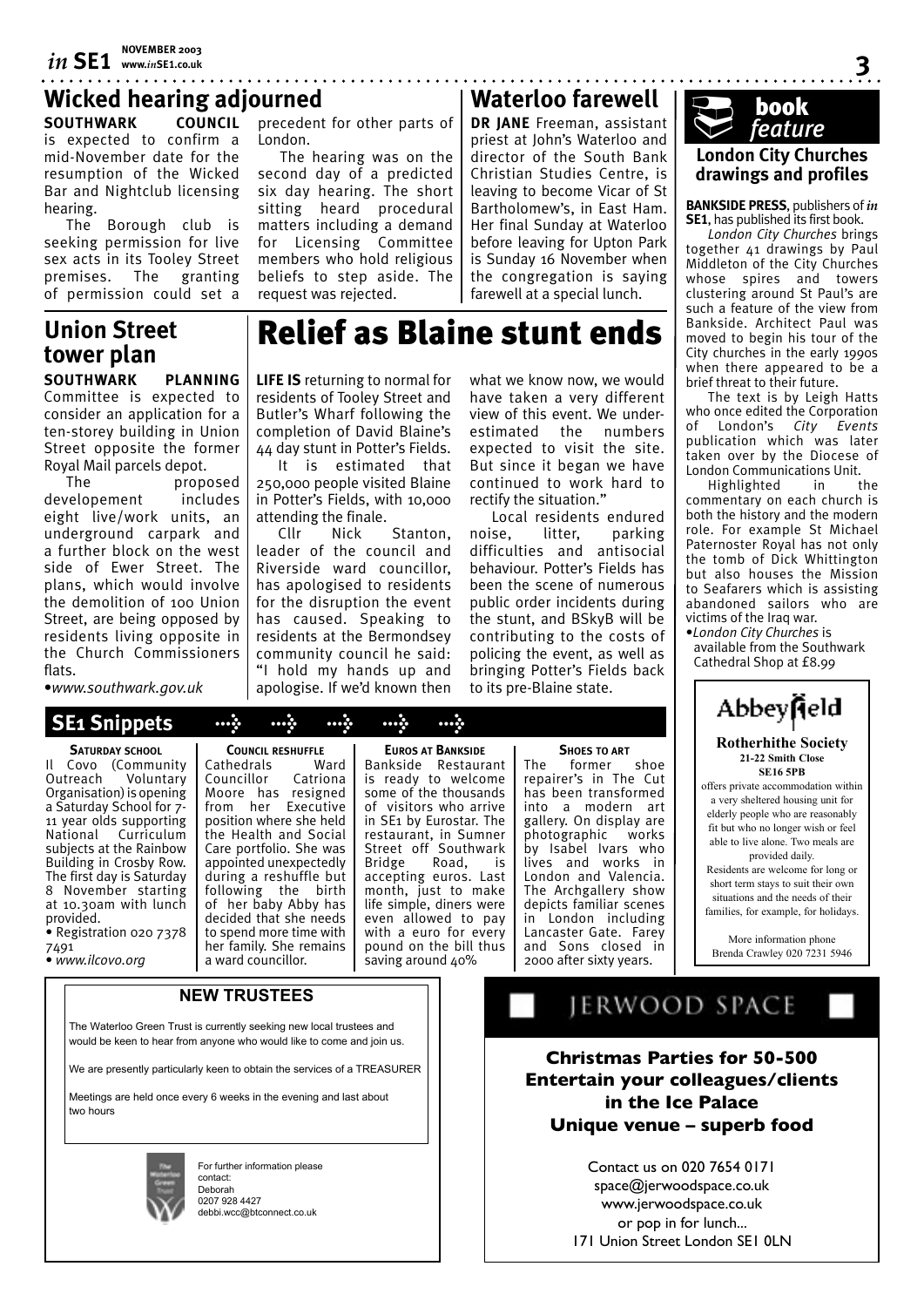# theatre ‡ *review*

**4**

#### **Romeo and Juliet at the Young Vic**

**THE YOUNG** Vic has Shakespeare's Romeo and Juliet with a twist. The Iceland-based company's production features high-flying trapeze stunts, tumbling, gymnastics and some very unnecessary humour.

There are plenty of comical moments to keep every adult laughing and the Cirque-de-Soleil-esqe stunts will leave you in awe. However, there are some duller spots. This is not a performance to take the children to.

performance may cross the line between humour and blasphemy for many of you immediately prior to the intermission: of course, I mean Jesus. Yes, Jesus Christ himself is in the performance, nursing his wounds, smoking a fag and playing the guitar.

Many of the audience didn't return following the interval. I myself was tempted not to. But this is certainly entertaining •Romeo & Juliet, a Vesurport

production, is at the Young Vic until 8 November.

•See listings on this page. **STEVEN SCHRIMPF** 



#### **The Weather Project at Tate Modern**

**TATE MODERN'S** great Turbine Hall has reopened with a giant sun seen through a mist.

The Weather Project is the fourth commission in the Unilever Series which has given us controversial installations by Louise Bourgeois, Juan Muñoz and Anish Kapoor.

This latest attempt to dominate the Tate Modern entrance is by Olafur Eliasson.

How much the weatherscape will change over the next six months remains to be seen. Will it look different at night and in the deep winter? Has the artist prepared built-in surprises?

One surprise is the vast glass ceiling. This is not as high as it looks if you go up to level five and examine the temporary roof. Indeed half the sun, which you can walk behind, turns out to be a reflection.

The Icelandic artist may not have imported the fungus and duckweed that featured in his Mediated Motion in Austria but he has brought a swirling fog and an occasional orange glow. LEIGH HATTS

# **Menier Theatre**

51-53 Southwark Street T 020 7403 5893 w.menier.org.uk

#### **Until Sunday 2 November AKHMATOVA'S SALTED HERRING** *Tue-Sat 7.30pm; Sat matineé 2.30pm &*

*7.30pm; Sun 5:30pm; £15 (conc £10)* A moving testimony to the plight of Soviet artists under Stalin, and to the enduring power of the written word.

#### **Wednesday 5 to Saturday 15 November KATHMANDU**

*Mon-Sat 8pm; box office 7378 1712* By Greg Freeman. Voices from the past stalk the minds of their victims threatening to drive them to desperate acts of selfdestruction... or even murder. This darkly funny and disturbing play shows how the victim becomes the offender. See more at *www.citystages.co.uk* 

#### **Sunday 9 to Friday 14 & Sunday 23 November BERLIN CABARET**

As a part of International Workshop Festival - the darkly sensuous and bittersweet world of Cabaret from the 1920s to the present with the unique opportunity to introduce two of Berlin's leading exponents of cabaret song. \_\_\_\_\_\_\_\_\_\_\_\_\_\_\_\_\_\_\_\_\_\_\_\_\_\_\_\_\_\_\_\_\_\_\_

**Old Vic**  The Cut T 0870 060 6628

www.oldvictheatre.com

#### **Tuesday 25 November to Friday 30 January**

#### **MESSIAH - SCENES FROM A CRUCIFIXION**  *Mon-Fri 8pm; Sat 5pm & 8.30pm; £10-*

*£30, Mondays £15*  2003 years after the birth of Christ, Steven Berkoff performs in and directs his own acclaimed (and controversial) play, *Messiah - Scenes From A Crucifixion*, a radical and controversial retelling of Christ's life and death. Raw physical performances combine with searing verse to create a typically vivid drama. The play explores the idea of Christ as a revolutionary, planning and executing a daring plot to fulfil messianic prophecies and encourage the overthrow of the occupying Roman forces. In 2000 *Messiah*  won The Scotsman Fringe First Award at the Edinburgh Fringe Festival. Tickets available online from *www.inSE1.co.uk/ messiah*

#### \_\_\_\_\_\_\_\_\_\_\_\_\_\_\_\_\_\_\_\_\_\_\_\_\_\_\_\_\_\_\_\_\_\_\_ **Rose Theatre**

Park Street T 020 7593 0026 ww.rosetheatre.org.uk

#### **Tuesday 4 to Sunday 9 November THE JEW OF MALTA**

*Tue-Sat 7.30pm; Sun 4.30pm; £12.* A specially abridged version of Christopher Marlowe's play performed on the site of the Rose Theatre by the Phoenix Company.

#### \_\_\_\_\_\_\_\_\_\_\_\_\_\_\_\_\_\_\_\_\_\_\_\_\_\_\_\_\_\_\_\_\_\_\_ **Royal National Theatre** South Bank T 020 7452 3000 www.nationaltheatre.org.uk

**Until Friday 7 November JUMPERS**

*Lyttelton Theatre; 7.45pm; £10-£34* Last chance to see Simon Russell Beale in Tom Stoppard's play.

#### **Until Wednesday 19 November**

**TALES FROM THE VIENNA WOODS** *Olivier Theatre; 7:30pm; £10-£25* A new version by David Harrower of the folk play by Odon von Horvath. A community steeped in bigotry concerns itself with love affairs, petty squabbles, jealousies and personal tragedy. Meanwhile, society at large, haunted by inflation, goes reeling towards Fascism.

#### **Until Tuesday 30 December DEMOCRACY** Theatre **DEMOCRACY** DECEMBENT **Cinema**

*Cottesloe Theatre; 7.30pm; £10-£25* Première of a play by Michael Frayn based on the true story of Willy Brandt's office which included a spy.

#### **Friday 7 November to Saturday 3 January THE PILLOWMAN**

*Cottesloe Theatre; 7.30pm; £10-£25* A writer in a totalitarian state is interrogated about the gruesome content of his short stories and their similarities to a number of child-murders that are happening in his town. A new play by Martin McDonagh. Cast includes Nigel Lindsay.

#### **Monday 17 November to Tuesday 20 January**

**MOURNING BECOMES ELECTRA** *Lyttelton Theatre; 6.15pm; £10-£34* Helen Mirren plays Christine Mannon and Eve Best her daughter in Eugene O'Neill's

mighty epic, based on Aeschylus' *Oresteia*.  $\_$ **Southwark Playhouse**

62 Southwark Bridge Rd T 020 7620 3494 www.southwarkplayhouse.co.uk

#### **Until Saturday 1 November**

**HELLO & GOODBYE** *Mon-Sat 7.30pm; Mon £5; Tue-Sat £10 (conc £6)*

Play by Athol Fugard returns to the London stage after 25 years.

#### **Tuesday 4 to Saturday 29 November A DOLL'S HOUSE**

*Mon-Sat 7.30pm; £10 (conc £6; Mon all seats £5)*

Southwark Playhouse presents, as its 10th anniversary production, Ibsen's *A Doll's House*. Matinées on Saturdays 22 and 29 at 2.30pm. Free tickets for Southwark residents subject to availability.

## $\overline{\phantom{a}}$  , and the set of the set of the set of the set of the set of the set of the set of the set of the set of the set of the set of the set of the set of the set of the set of the set of the set of the set of the s

**Union Theatre**<br>reet 1020.7261.9876 204 Union Street www.uniontheatre.freeserve.co.uk

#### **Until Saturday 8 November UNION OF SHORTS VI**

*Tue-Sat; £10 (conc £7)* The sixth Union of Shorts encouraging new writing features comedies and dramas. Produced by Sasha Regan.

#### **Tuesday 11 to Saturday 29 November ROCKET MAN**

*Tue-Sat 7.30pm; £9.50 (conc £7.50)* Slipstream Production's Rocket Man by Ritchie Smith as seen at the Edinburgh Festival. Inspired by a true story but unsuitable for children.

#### **Young Vic**

66 The Cut T 020 7928 6363 www.youngvic.org

 $\_$ 

#### **Until Saturday 8 November**

**ROMEO & JUILIET** *Mon-Sat 7.30pm (also 2.30pm matinée on Sat ); £20 (conc £10 & £15)* Extended for two weeks. See review on this page.

#### **Friday 21 November to Saturday 31 January SKELLIG**

*7.30pm; Nov previews £17 (conc £8.50)* This year's Young Vic Christmas production for families is David Almond's adaptation of his award-winning story. Directed by Trevor Nunn, until recently artistic director of the National Theatre. Michael has moved into a new neighbourhood. The house is a mess and his parents are distracted because his baby sister is distracted because ins baby sister is<br>seriously ill. Scrambling through a garage, he discovers something that changes his life, and the lives of those around him. But he knows he mustn't tell anybody about Skellig…

**BFI London IMAX Cinema** The Bullring, South Bank T 020 7902 1234 www.bfi.org.uk/imax *Screenings daily 10.30am-9.30pm; £7.10 (conc £5.95; child £4.95)*

#### **MYSTERIES OF EGYPT 2D (U)**

The Nile River Valley cuts an emerald swath through the desert sands. With its dedicated team of scientists, Mysteries of Egypt explores the magnificent architectural feats, awe-inspiring legends, and amazing history of the ancient Egyptian civilization. Float down the lush Nile and soar over the Valley of the Kings, as stars Omar Sharif and Kate Maberly explore the latest discoveries and uncover many of the mysteries that surround these ancient peoples.

#### **GHOSTS OF THE ABYSS 3D (U)**

Academy Award-winning director and master storyteller James Cameron takes you back to the site of his greatest inspiration - the legendary wreck of the Titanic.

#### **EVEREST (U)**

The dramatic true story of a team of climbers who fifty years ago found hope, strength and triumph in the wake of tragedy. Their successful ascent of Mount Everest just days after fellow mountaineers and friends died there, is a compelling story about the human spirit and a mountain they love, respect and sometimes fear.

#### **SPACE STATION 3D (U)**

The first-ever live action IMAX movie to be filmed in space. Using incredible 3D technology the film tells the amazing story of the greatest engineering feat since a man landed on the moon.

#### **INTO THE DEEP 3D (U)**

A magical underwater world. Enjoy a close shave with a shark, play hide and seek with the sea lions and marvel at the richness of life beneath the waves.

#### **CYBERWORLD 3D (PG)**

Come face to face with your favourite characters - Bart and Homer Simpson, 'Z' from Antz - as they leap out of Britain's biggest screen.

#### **HAUNTED CASTLE 3D (PG)**

A 3D visual extravaganza as you join Johnny, a young musician who has inherited an imposing castle from his late estranged mother. However, when he visits his inheritance, he discovers that things are not as they appear.

#### **BUGS! 3D (U)**

A bug's eye view of the fascinating universe of insects, magnified up to 250,000 times their normal size and in 3D. Narrated by Judi Dench.  $\_$ 

**National Film Theatre**<br>**F** Q20.5 T 020 7887 8888 www.bfi.org.uk/nft

#### **Saturday 29 November MISSING BELIEVED WIPED**

*3pm & 5.50pm; £10.70 admits to both (concs £8.60)*

Continuing the 1960 season with light entertainment. A colour extract from all-star variety show, *The Heart of Show Business* (ITV 1967); extracts from a recently returned programme starring Terry Scott; a lost animation from *Monty Python's Flying Circus* (BBC 1970); the very first episode of classic sitcom *Till Death Us Do Part* (BBC 1966); some lunacy with Spike Milligan; and a newly found show starring Morecambe and Wise (BBC 1968). Also an early news bulletin from ITN (1965).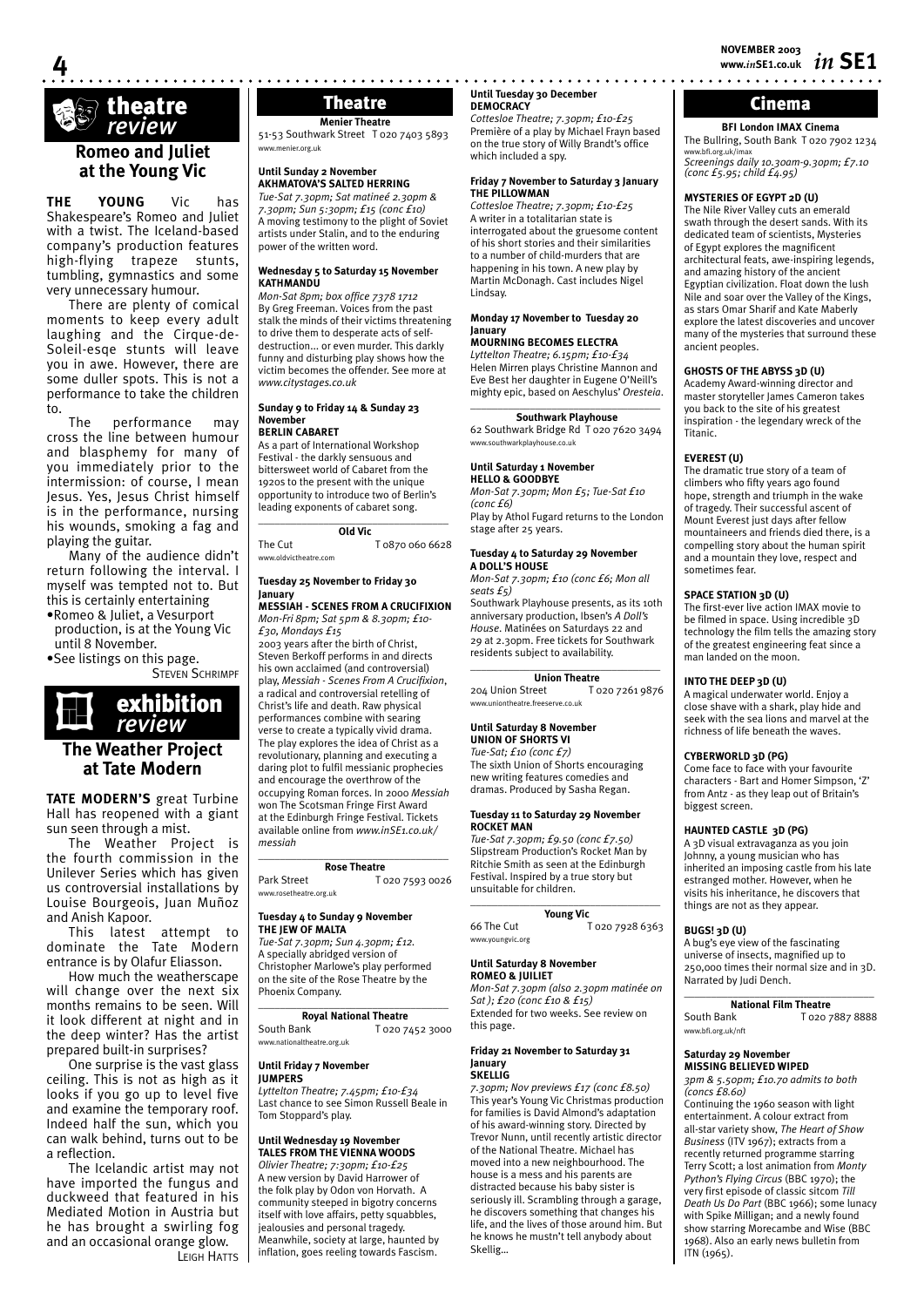# *in* **SE1 NOVEMBER 2003**

# Exhibitions

**Bankside Gallery**<br>20 I Gozdet Hopton Street T 020 7928 7521 sidegallery.cor *Tue-Fri 10am-5pm (weekends 11am-5pm);* 

*£3.50 (conc £2)* **Until Sunday 2 November**

**RWS AUTUMN EXHIBITION** The centrepiece is work by Richard Sorrell.

**Thursday 6 to Sunday 30 November SOCIETY OF WOOD ENGRAVERS** A special feature are wood engravings by Monica Poole who died earlier this year.  $\overline{\phantom{a}}$  , where  $\overline{\phantom{a}}$  , where  $\overline{\phantom{a}}$  , where  $\overline{\phantom{a}}$ 

**Cotton's Atrium**<br>ge City 1020 8366 4068 London Bridge City *Daily 7am-10pm; free*

**Until Saturday 1 November**

www.haysgalleria.co.uk

**LONDON INDEPENDENT PHOTOGRAPHY** See *www.londonphotography.org.uk*

 $\overline{\phantom{a}}$  , where  $\overline{\phantom{a}}$  , where  $\overline{\phantom{a}}$  , where  $\overline{\phantom{a}}$ **Design Museum**

Shad Thames T 0870 833 9955 www.designmuseum.org *Daily 10am -6pm (last admission 5.15pm); £6 (conc £4)*

**Until Sunday 30 November ABRAM GAMES** Designer of Festival of Britain posters.

**Until Sunday 4 January SOMEWHERE TOTALLY ELSE** European design show.

**Saturday 1 November to late 2004 HISTORY OF MODERN DESIGN IN THE HOME**

Objects from archives and a look ahead with Ronan and Erwan Bouroullec.

**Wednesday 19 November to Sunday 11 January**

**THE ONE-LEGGED MILK STOOL** Reinventing the Swiss milking stool. \_\_\_\_\_\_\_\_\_\_\_\_\_\_\_\_\_\_\_\_\_\_\_\_\_\_\_\_\_\_\_\_\_\_\_

**fa projects** Bear Gardens T 020 7928 3228 www.faprojects.com *Tue-Fri 10am-6pm; Sat 12 noon-5pm*

**Until Saturday 22 November APOLLO** Visions of stadiums, theatres and cityscapes.

**Friday 28 November to Saturday 17 January NEAL ROCK** 

Pigmented silicon, piped on to deep threedimensional supports using icing bags.  $\overline{\phantom{a}}$  , and the set of the set of the set of the set of the set of the set of the set of the set of the set of the set of the set of the set of the set of the set of the set of the set of the set of the set of the s

**Fashion & Textile Museum** 83 Bermondsey Street T 020 7403 0222 www.ftmlondon.org *Tue-Sun 11am-5.45pm; £6 (conc £4)*

**Until Sunday 2 November MY FAVOURITE DRESS** The 20th century's leading designers.

**Florence Nightingale Museum**<br>eth Palace Road T 020 7620 0374 Lambeth Palace Road www.florence-nightingale.co.uk *Mon-Fri 10am-5pm; Sat & Sun 11.30am-4.30pm; £4.80 (conc £3.80)*

 $\overline{\phantom{a}}$  , and the set of the set of the set of the set of the set of the set of the set of the set of the set of the set of the set of the set of the set of the set of the set of the set of the set of the set of the s

**Until Wednesday 24 December MARY SEACOLE** Special display on the celebrated Crimean War nurse. Extended due to interest.

 $\overline{\phantom{a}}$  , and the set of the set of the set of the set of the set of the set of the set of the set of the set of the set of the set of the set of the set of the set of the set of the set of the set of the set of the s **Gallery 33** 33 Swan Street *Mon-Fri 10am-5pm; free*

**Monday 3 to Friday 28 November WENDY HALLAM** Drawing, painting and etching.

**The Glass Art Gallery**<br>7 020 T T 020 7403 7555 www.londonglassblowing.co.uk *Mon-Fri 10am-5pm; free*

**Until Sunday 7 December HAIKU & GLASS** Glass artists paired with poets.

\_\_\_\_\_\_\_\_\_\_\_\_\_\_\_\_\_\_\_\_\_\_\_\_\_\_\_\_\_\_\_\_\_\_\_ **Hayward Gallery** South Bank Centre www.hayward.org.uk *Daily 10am-6pm (Tue & Wed 8pm); £9 (conc £6)* 

**Until Sunday 18 January SAVED!**

Works from the National Art Collections Fund.  $\overline{\phantom{a}}$  , and the set of the set of the set of the set of the set of the set of the set of the set of the set of the set of the set of the set of the set of the set of the set of the set of the set of the set of the s

**Imperial War Museum** Lambeth Road T 020 7416 5320 www.iwm.org.uk *Daily 10am-6pm; free* 

**Until Sunday 25 January RAVILIOUS: IMAGINED REALITIES** Marking the centenary of the artist's birth.

**Until Sunday 18 April WOMEN & WAR** *£7; (conc £5)* Most ambitious exhibition on this theme.

 $\overline{\phantom{a}}$  , and the set of the set of the set of the set of the set of the set of the set of the set of the set of the set of the set of the set of the set of the set of the set of the set of the set of the set of the s **Jerwood Space**<br> **T** 020 7654 0171 171 Union Street .<br>ww.jerwoodspace.co.uk *Daily 10am-6pm; Sun 1-6pm; free*

**Wednesday 12 November to Monday 1 December 20 WHITE CHAIRS** Twenty photographers.  $\overline{\phantom{a}}$  , and the set of the set of the set of the set of the set of the set of the set of the set of the set of the set of the set of the set of the set of the set of the set of the set of the set of the set of the s

**Llewellyn Alexander Fine Paintings** The Cut T 020 7620 1322 www.llewellynalexander.com *Mon-Sat 10am-7pm; free*

**Until Friday 7 November THREE ARTIST SHOW** Ron Bone, Austin Moseley & Mary Carter.

**Thursday 13 November to Saturday 6 December EIGHT MAN SHOW** A pre-Christmas selling show.

 $\overline{\phantom{a}}$  , and the set of the set of the set of the set of the set of the set of the set of the set of the set of the set of the set of the set of the set of the set of the set of the set of the set of the set of the s **Menier Gallery** 51-53 Southwark Street T 020 7403 5893 www.menier.org.uk

**Tuesday 11 to Saturday 22 November PHOTOGRAPHS 1970-2003** Photographs by Mark Fiennes .

**Thursday 20 to Sunday 30 November MYTHICON**

Interpretation of the artists' own journey.

**Tuesday 25 November to Friday 5 December THE BLOXHAM GALLERIES** Solo exhibition by Willi Kissmer.

 $\overline{\phantom{a}}$  , and the set of the set of the set of the set of the set of the set of the set of the set of the set of the set of the set of the set of the set of the set of the set of the set of the set of the set of the s **Morley Gallery** 61 W'minster Bridge Rd T 020 7450 9226 www.morleycollege.ac.uk *Mon-Fri 111am-6pm; Sat 12-4pm; free*

**Until Tuesday 11 November BIG DRAW**

Community exhibition.

**Wednesday 19 November to Wednesday 10 December LONDON POTTERS**

Annual members exhibition \_\_\_\_\_\_\_\_\_\_\_\_\_\_\_\_\_\_\_\_\_\_\_\_\_\_\_\_\_\_\_\_\_\_\_

**Purdy Hicks Gallery** 65 Hopton Street T 020 7401 9229 www.purdyhicks.com *Mon-Fri 10am-5.30pm (Wed 7pm); Sat & Sun 12 noon-5pm; free*

**Until Saturday 15 November ESTELLE THOMPSON** New painting show.

**www.***in***SE1.co.uk 5 Royal National Theatre**<br>**Royal National Tozo** T 020 452 3400 www.nationaltheatre.org.uk

> **Saturday 8 November to Saturday 6 December STAGE DESIGN** 12 young emerging theatre designers.

*Daily; free*

 $\overline{\phantom{a}}$  , and the set of the set of the set of the set of the set of the set of the set of the set of the set of the set of the set of the set of the set of the set of the set of the set of the set of the set of the s **Saatchi Gallery** County Hall T 020 7823 2363 www.saatchi-gallery.co.uk *Daily 10am-8pm (Fri & Sat 10pm); £8.50 (conc £6.50)*

**Until Saturday 14 March CHAPMAN BROTHERS: RETROSPECTIVE** Second main exhibition at new gallery.

\_\_\_\_\_\_\_\_\_\_\_\_\_\_\_\_\_\_\_\_\_\_\_\_\_\_\_\_\_\_\_\_\_\_\_ **Southwark Cathedral Refectory**<br>Montague Close T 020 7367 T 020 7367 6700 www.dswark.org/cathedral *Daily 10am-5pm; free*

**Tuesday 11 November to Sunday 4 January PAUL GILDEA** Paintings of the bridges of London.

 $\overline{\phantom{a}}$  , and the set of the set of the set of the set of the set of the set of the set of the set of the set of the set of the set of the set of the set of the set of the set of the set of the set of the set of the s **Swan Mead Gallery** 1-4 Swan Mead, Tower Bridge Road *Tue-Sat 11am-6pm; free*

**Friday 14 to Friday 28 November FULL CIRCLE: KITTY NORTH** The Yorkshire landscape, figures and light.

\_\_\_\_\_\_\_\_\_\_\_\_\_\_\_\_\_\_\_\_\_\_\_\_\_\_\_\_\_\_\_\_\_\_\_ **Tate Modern** Bankside T 020 7887 8008 www.tate.org.uk *Daily 10am-6pm (Fri & Sat 10pm); free*

**Until Sunday 4 January SIGMAR POLKE** *£8 (conc £6; joint ticket with Common Wealth £10)* Many works in the UK for the first time.

**Until Sunday 28 December COMMON WEALTH**

*£6 (conc £5; joint ticket with Sigmar Polke £10)* Group show exploring the two words.

**Until Sunday 21 March THE WEATHER PROJECT** Fourth Turbine Hall Unilever commission.

 $\overline{\phantom{a}}$  , and the set of the set of the set of the set of the set of the set of the set of the set of the set of the set of the set of the set of the set of the set of the set of the set of the set of the set of the s **the.gallery@oxo** Oxo Tower Wharf T 020 7401 2255 w oxotower.co.uk *Daily 11am-6pm; free*

**Friday 7 to Sunday 23 November TOYS** Annual British Toymakers Guild exhibition*.*  $\overline{\phantom{a}}$  , and the set of the set of the set of the set of the set of the set of the set of the set of the set of the set of the set of the set of the set of the set of the set of the set of the set of the set of the s

**Tom Blau Gallery** Queen Elizabeth Street T 020 7940 9171 www.tomblaugallery.com *Mon-Fri 10am-6pm; free*

**Until Wednesday 26 November REMEMBRANCE JFK** Unseen photographs of the Kennedys.

\_\_\_\_\_\_\_\_\_\_\_\_\_\_\_\_\_\_\_\_\_\_\_\_\_\_\_\_\_\_\_\_\_\_\_ **Union Projects**<br>53 Ewer Street To 53 Ewer Street T 020 7928 3388 www.unionprojects.com *Mon-Fri 10am-6pm, Sat 12 noon-5pm*

**Until Saturday 22 November SAM DURANT** Major solo exhibition.

**The Walk Gallery**<br>To 20 7928 3786 23 King Edward Walk www.walkgallery.com *Mon-Fri 10.30am-6.30pm; free*

\_\_\_\_\_\_\_\_\_\_\_\_\_\_\_\_\_\_\_\_\_\_\_\_\_\_\_\_\_\_\_\_\_\_\_

**Thursday 20 November to Friday 19 December JOHN ARNOLD, DAVID CARR, MIKE NOWLES & PETER PRENDERGAST** The four artists met at the Slade School. literary ¨ *focus*

#### **Thursday evenings at Calder's in The Cut**

**A TINY** cell of Hope, that's what Calder's is for me and has been these last three years. Humble enough in appearance it represented quality to me. I'm no academic, I'm a v-e-r-y s-lo-w reader, but I've recognised on Calder's shelves the works of many great thinkers/writers of the Classics, the avant garde, many of whom had paid a high price for their individuality; many poets Ancient and Modern; factual travel books too. All sorts, but all reflecting a view of life as something hugely exciting to be lustily enjoyed and courageously explored.

When Calder's came I'd been living in the area for 22 years and so had endured the stress of what felt like relentless regeneration. I'd long held the view that what the whole area needed – including pessimistic me – was the rebirth of hope. There seemed to be a great need for someone/something to remind us that whilst 'the Old Order Changeth' all was not lost.

Spurred on I next ventured into the world of Calder's Thursday Evenings and so broaden my horizons. These gatherings – wine included – are not only literary occasions though a number of the erudite do regularly make their way there. But so too do others not all impressively knowledgeable and/or articulate. We come together to *enjoy ourselves*, and John Calder's generous<br>arrangements. Interesting arrangements. topics and themes (most new to me), great presenters - mainly established actors and/or 'experts' in their field, and a generous dollop of time for questions and comments.

So – if you feel need of boost – come to Calder's. Nothing ventured nothing gained.

- •See *Talks & Meetings* listing on page 8 for November's programme of literary talks and readings.
- •Calder Bookshop, 51 The Cut
- •T 020 7633 0599
- •*www.calderpublications.com* BARBARA P ROBSON



**Southwark Street London Bridge** www.bramahmuseum.co.uk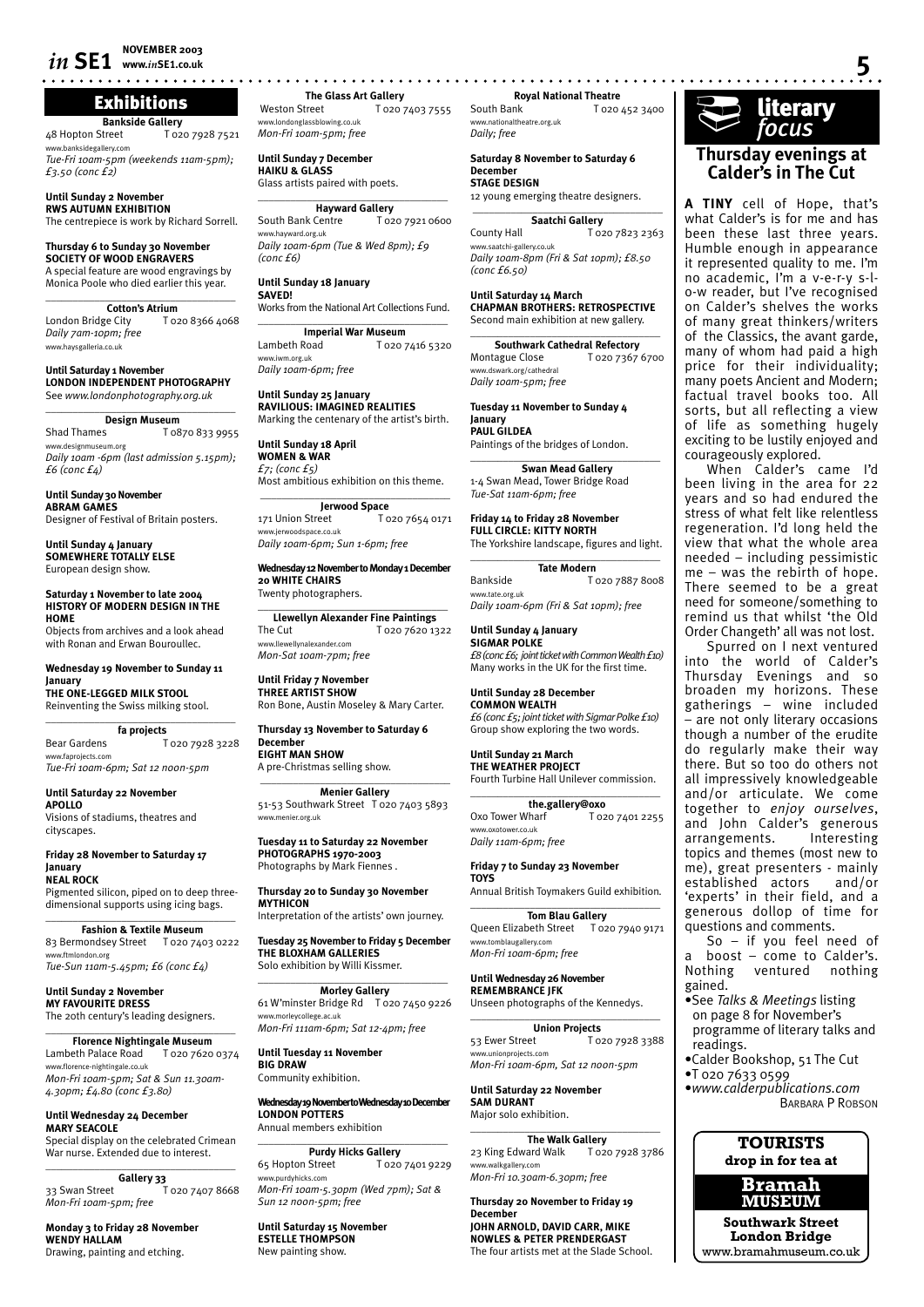**NOVEMBER 2003 6 www.***in***SE1.co.uk** *in* **SE1**

# **environment**<br> *Watch* **Music** *Watch* **(***Cinema Organ S* **Cinema Organ S** Edric Hall, LSB University, I

#### **Leathermarket pilot for fuel payment scheme**

**A NEW** scheme to help Southwark residents pay their fuel bills and make people more environmentally aware has been launched by local company Helpco with the support of Southwark Council.

The aim is to reduce the cost of people's gas and electricity bills by in essence forming a club where they pay a fixed amount weekly or monthly. This means that people on lower incomes are not hit by high quarterly bills and in addition are offered the same reduced tariff as direct debit customers pay.

Every month club members also receive a statement that tells them how much energy they have used, its impact on the environment and how to save energy. Helpco can also arrange low cost loans to pay for heating and insulation measures. The repayment is added to the weekly or monthly payment by members.

The scheme is already up and running in six London boroughs including Lambeth.

Helpco is also starting a pilot scheme in Bermondsey's Leathermarket area to replace chargecard meters.

"We need three hundred brave people for this" says Tony Rose, director of Helpco.

New meters will be installed by Helpco which will enable people to prepay for their gas and electricity rather than using a chargecard scheme.

The card scheme has resulted in many people having their electricity cut off and potentially puts elderly and vulnerable people at risk. Helpco's alternative sounds like an excellent idea all round. •T 0845 450 0393

**ANNE CRITCHLEY** 

**Cinema Organ Society** Edric Hall, LSB University, Borough Road www.cinema-organs.org.uk

**Sunday 16 November ORGAN RECITAL** *3pm; £6*

Young organists Catherine Drummond and Adam Evans on the Mighty Wurlitzer from the old Trocadero cinema in New Kent Road.  $\_$ 

# **St George's RC Cathedral**<br>Lambeth Road T 020 79

T 020 7928 5256 www.southwark-rc-cathedral.org.uk

**Every Friday from 7 November AUTUMN CONCERTS** *1.05pm; free* Fri 7: **Guildhall students** Fri 14: **Royal Academy of Music students** Fri 21: **Symposia** (string quartet)

Fri 28: **Danae Stefanou** (piano) **Saturday 15 November**

**ORGAN RECITAL** *1.05pm; free* Ben Saul from St George's

**\_\_\_\_\_\_\_\_\_\_\_\_\_\_\_\_\_\_\_\_\_\_\_\_\_\_\_\_\_\_\_\_\_\_\_ St George the Martyr** Borough High Street T 020 7407 2796 www.stgeorgethemartyr.co.uk

#### **Every Thursday LUNCHTIME RECITALS** *1pm; free*

Thu 6: **Helgi Johannson** (bass) Thu 13: **Guildhall School of Music and Drama students** Thu 20: **Ruth Hansford** (alto) Thu 27: **Programme of Baroque Music: Carolyn Lucas** (soprano), **Sylvia Beales**  (mezzo), **Andrew McCall** (tenor), **Helgi Johannson** (bass)

# $\_$

**St John's Waterloo**<br>To2c Waterloo Road T020 7928 2003 ww.stiohnswaterloo.co.uk

#### **Every Wednesday LUNCHTIME RECITAL** *1.10pm; free*

Wed 5: **Dan Parkin** (flute) & **Lindy Tennent-Brown** (piano) Wed 12: **Leanne Wren, Katie Neaves**  (violins) & **Louisa Dennehy** (flute) Wed 19: **Sarah Moule** (soprano) with string ensemble Wed 26: **Iona Hassan** (vola) & **James Longford** (piano)

# **Saturday 1 November**

**RENAISSANCE & 20th-CENTURY MUSIC** *7.30pm; £12 (conc £10)* The Choir Sotto Voice from Dunkerque, France. Alto Phillida Bannister and tenor David Morris with Alpin Smart (guitar). Music from England, France and Spain.

#### **Sunday 23 November ERNEST READ ORCHESTRA** *6.30pm; £7 & £15*

Ernest Read Symphony Orchestra conducted by Peter Stark. Dvorak Serenade for Strings, Dvorak Serenade for Wind and Beethoven - Symphony No 6 (Pastoral). See *www.erso.org.uk* 

#### **Saturday 29 November**

**RUTTER'S REQUIEM** *7.30pm; £12 (conc £8)* Chorus Mundi perform with South Bank Symphony Orchestra conducted by Thomas Blunt. Also Schubert's Symphony No 8 (Unfinished) and Mozart's Bassoon Concerto. See *www.chorusmundi.ukf.net*

\_\_\_\_\_\_\_\_\_\_\_\_\_\_\_\_\_\_\_\_\_\_\_\_\_\_\_\_\_\_\_\_\_\_\_

**Southwark Cathedral**<br>7 020 T T 020 7367 6700 ark.org/cathedral

#### **Every Monday LUNCHTIME ORGAN RECITAL**

*1.10pm; free* No recital on Monday 3 November – see Special Church Services listing. Weekly schedule will be available on the cathedral website.

#### **Every Tuesday LUNCHTIME RECITAL** *1.10pm; free*

See cathedral website for weekly programme.

#### **Tuesday 4 November COME & SING CRUCIFIXION**

*8.15pm* Annual popular event under direction of Cathedral's Director of Music Peter Wright. Registration from 6.30pm and rehearsal at 7pm for those wishing to take part. Audience welcome.

#### **Tuesday 11 November CHAMBER CONCERT**

*7.30pm; £10 (conc £8; restricted view £5)* Trinity College of Music Chamber Orchestra and Chamber Choir conducted by Stephen Jackson.

#### **Wednesday 12 November LUX AETERNA**

*7.30pm; £5-£10 (conc £3-£8)* London Dockland Singers perform Handel's Zadok the Priest, Mozart Te Deum and Ave Verum Corpus other works. In aid of the Lin Berwick Trust which builds self-catering holiday accommodation for perople with severe disabilities and their carers. Advance tickets from 020 7538 3175.

#### **Saturday 29 November**

**HANDEL'S MESSIAH** *7.30 pm; £12.50 (conc £9.50)* Singers of London. Advance tickets from 020 8806 3408.

#### Church Services

**St George's RC Cathedral**<br>Lambeth Road<br>T 020 79 Lambeth Road T 020 7928 5256 www.southwark-rc-cathedral.org.uk

#### **Sunday 2 November ALL SAINTS SUNG MASS** *11.30am* Main All Saints Mass.

**Monday 3 November ALL SOULS MASS** *8am & 12.30pm* All Souls Day is a day later this year due to weekend.

#### **Saturday 29 November ADVENT VIGIL MASS**

*6pm* First Mass of Advent.

**Sunday 30 November ADVENT SUNDAY MASS** *11.30am*

Main Mass for beginning of Advent. \_\_\_\_\_*\_\_\_\_\_\_\_\_\_\_\_\_\_\_\_\_\_\_\_\_\_\_\_\_\_\_\_\_\_\_*

**St John's Waterloo** Waterloo Road www.stjohnswaterloo.co.uk

#### **Sunday 9 November REMEMBRANCE SUNDAY SERVICE**  *10.30am*

**Sunday 16 November RAINBOW SUNDAY SERVICE**  *10.30am* Celebrating our cultural diversity followed by lunch & farewell to Jane Freeman

 $\overline{\phantom{a}}$  , and the set of the set of the set of the set of the set of the set of the set of the set of the set of the set of the set of the set of the set of the set of the set of the set of the set of the set of the s **Southwark Cathedral**<br>Montague Close **T** 020 T 020 7367 6700 www.dswark.org/cathedral

#### **Sunday 2 November ALL SAINTS DAY EUCHARIST** *11am*

**Monday 3 November CHORAL REQUIEM MASS** *12.45pm*

Annual remembrance of the dead.

**Sunday 30 November ADVENT PROCESSION** *6.30pm*  Candlelit service with Advent carols for the start of Advent.

#### **ONLY THE BEST tea and coffee at**

#### **Bramah MUSEUM**

**Southwark Street London Bridge** www.bramahmuseum.co.uk



# **Morley College Thinking of doing a course in 2004?**

Courses enrolling throughout the year in Visual Arts, Music, Languages and Humanities, Exercise and Health, Dance and Drama, and much more.

For a list of up to date courses and events see www.morleycollege.ac.uk

*Call or email now for our course guide, or check our website for course details*

Morley College, 61 Westminster Bridge Road, London SE1 7HT, tel: 020 7450 1889 fax: 020 7928 4074 Email: enquiries@morleycollege.ac.uk web: www.morleycollege.ac.uk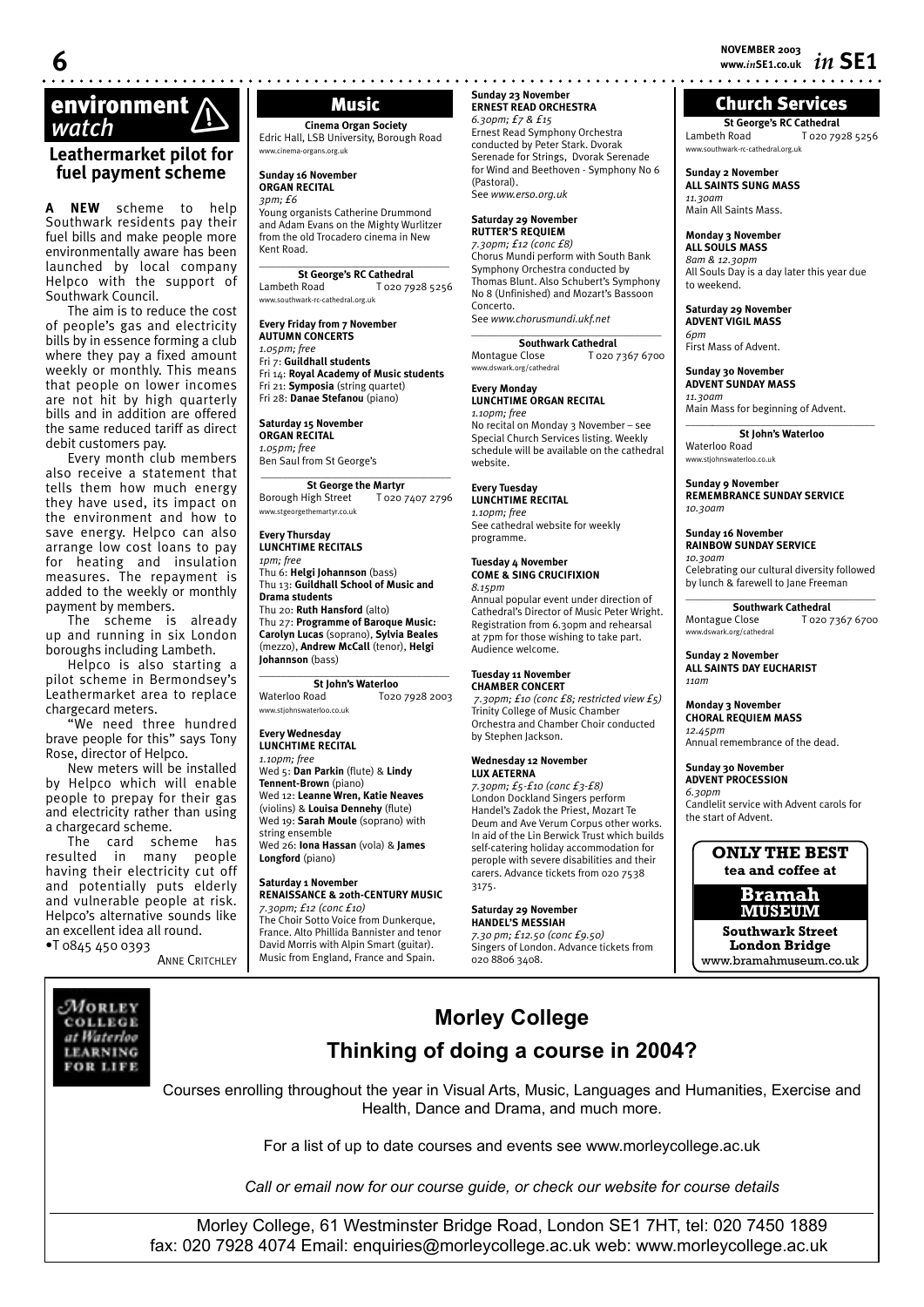### Special Events

**Bermondsey Community Council**

www.southwark.gov.uk

**Wednesday 19 November COMMUNITY COUNCIL**

*7pm-9.30pm at Millpond TRA Hall, 210a Jamaica Road* Meeting for residents of Grange, Riverside and South Bermondsey wards.

**\_\_\_\_\_\_\_\_\_\_\_\_\_\_\_\_\_\_\_\_\_\_\_\_\_\_\_\_\_\_\_\_\_\_\_ Bernie Spain Gardens & Oxo Tower Wharf** South Bank

www.oxotower.co.uk

**Friday 7 to Sunday 9 November FRENCH MARKET**

*12-6pm (Sun 12-5pm)* Delicious bread, delicatessen style items, groceries, chocolate and wine direct from France.

#### **Thursday 27 November to Tuesday 23 December**

**TRADITIONAL FAMILY FUNFAIR** *Daily approx 12 noon-early evening* Enjoy family rides and Victorian-style funfair stalls such as coconut shy, candy floss and hoopla.

#### **Saturday 29 November to Sunday 21 December**

**GERMAN CHRISTMAS MARKET** *Daily approx 12 noon-early evening* German food and crafts.

 $\_$ **Borough & Bankside Community Council** T 020 7525 7234

www.southwark.gov.uk

#### **Tuesday 18 November COMMUNITY COUNCIL**

*7pm-9.30pm at St Matthew, Meadow Row*  November meeting open to all residents of Cathedrals and Chaucer Wards.



www.christchurchsouthwark.org.uk

**Saturday 8 November OPEN BOOK DAY** *11am-3pm; free* Publishers and booksellers display books related top economic justice.

**Saturday 22 November CHRISTMAS FAIR** *11am-1pm; 20p* Annual fair with tombola, clothes, food and books.  $\overline{\phantom{a}}$  , and the set of the set of the set of the set of the set of the set of the set of the set of the set of the set of the set of the set of the set of the set of the set of the set of the set of the set of the s

**City Hall** Queen's Walk T 020 7983 4100 www.london.gov.uk

#### **Weekends 1-2 & 15-16 November OPEN DAYS**

*Sat 9am-1pm; Sun 2pm-6pm; free* A chance to see inside the Greater London Authority's headquarters, including the London Assembly chamber and views from London's Living Room at the top of the building. The cafe in the basement will also be open. **\_\_\_\_\_\_\_\_\_\_\_\_\_\_\_\_\_\_\_\_\_\_\_\_\_\_\_\_\_\_\_\_\_\_\_**

**Hankey Place Tenants Hall** off Long Lane T 020 7525 5894

#### **Thursday 20 November COMMUNITY FUNDRAISING WORKSHOP**

*10.30am-12.30pm; free* A meeting for those who need money to develop an idea that benefits local communities within the SE1 area. Speakers from South East London Community Foundation, Southwark Council, Waterloo Community Regeneration Trust and SAVO who will outline how to secure community funding. Annlication packs available to take away. Light refreshments. Further information from Ambrose Omoma on 020 7525 5894. Supported by Southwark Council.

**London Glassblowing**<br>*V*eston Street To20.74 T 020 7403 7555 www.londonglassblowing.co.ul

**Sunday 29 November to Saturday 7 December GLASSBLOWING OPEN WEEK** *11am-5pm; free*

Glassblowing demonstrations and sale. **\_\_\_\_\_\_\_\_\_\_\_\_\_\_\_\_\_\_\_\_\_\_\_\_\_\_\_\_\_\_\_\_\_\_\_**

**Lord Mayor's Show** www.lordmayorsshow.org

#### **Saturday 8 November**

**FIREWORKS**

*5pm* Lord Mayor's Day firework display on river. Best views from Oxo Tower Wharf, Blackfriars Bridge and Waterloo Bridge.

 $\overline{\phantom{a}}$  , and the set of the set of the set of the set of the set of the set of the set of the set of the set of the set of the set of the set of the set of the set of the set of the set of the set of the set of the s **General Lying-In Hospital**<br>Pork Road **T** 0800.3 T 0800 358 0216

#### **Wednesday 26 November OPEN EVENING**

*5.30pm-7pm; free* The hospital has been beautifully restored and now forms the east side of a square behind County Hall.

 $\_$ **St George's RC Cathedral** Lambeth Road T 020 7928 5256 www.southwark-rc-cathedral.org.uk

#### **Saturday 29 November CHRISTMAS FAIR**

*1pm; 30p* Toys, books, toiletries, Advent calendars, Christmas cards, refreshments and raffle

\_\_\_\_\_\_\_\_\_\_\_\_\_\_\_\_\_\_\_\_\_\_\_\_\_\_\_\_\_\_\_\_\_\_\_ **Traditional Acupuncture Centre** 75 Roupell Street T 020 7928 8333

#### **Saturday 15 November**

**OPEN DAY** *3-7pm; free* The Centre is celebrating 20- years in its 1868 building in Waterloo's Roupell Street.

# Events for Children

**Design Museum**<br>To8 T T 0870 833 9955 www.designmuseum.org

**Every Sunday MAD HATTERS** *2pm; £6 (child £4)* Children 6-12 can design and make their own hats in workshop developed by leading hat designer Philip Treacy. Booking essential on 020 7940 8782.

 $\overline{\phantom{a}}$  , and the set of the set of the set of the set of the set of the set of the set of the set of the set of the set of the set of the set of the set of the set of the set of the set of the set of the set of the s **Il Covo** Rainbow Bdg Crosby Row T 020 7378 7491 www.ilcovo.org

#### **Saturday 8 November**

**SATURDAY SCHOOL** *10.30am; £4 (conc £2)* Il Covo (Inclusive Learning, Creativity and Empowerment) launches its Saturday School for 7-11 year olds supporting curriculum subjects.

 $\overline{\phantom{a}}$  , and the set of the set of the set of the set of the set of the set of the set of the set of the set of the set of the set of the set of the set of the set of the set of the set of the set of the set of the s

**Tate Modern**

Bankside T 020 7887 8008 www.tate.org.uk

**Saturday 15 November** 

**TATE TALES** *11am; free* 

Leah Thorn leads Poetry in Action, A a vivid journey around the gallery, telling tales and playing word games. Suitable for children aged 5+. Booking essential on 020 7887 3959.  $\overline{\phantom{a}}$  , and the set of the set of the set of the set of the set of the set of the set of the set of the set of the set of the set of the set of the set of the set of the set of the set of the set of the set of the s

*The December issue of in SE1 will carry comprehensive listings for family events and activities during the Christmas and New Year holiday*



One day last month SE1 was in the national headlines with the Primates gathering at Lambeth Palace, the new foggy installation at the Tate being revealed and David Blaine about to be released from his box above Potters Fields.

SE1 was the place to be. However, the *Daily Telegraph*  may have its doubts. Given away with every copy in a special offer at newsagents was the *Itchy guide to London* published "in association with" the Telegraph.

This book about "eating, drinking, shopping and clubbing" in London has no mention of anywhere south of the river. \* \* \*

Names change and one of the most significant is at Waterloo. An advertisement for a concert at St John's describes it as St John's-by-the-IMAX. In fact St John's may be as famous as the new cinema. The church is the centre for numerous events attracting leading figures. The latest big gathering was the service held simultaneously with the opening of the Lambeth conference when prayers were said for an inclusive church. \* \* \*

This month sees the opening of a Tas Pide restaurant in Farringdon Road. This is a short distance from the north bank branch of Konditor & Cook.

# **[ SE1 Direct ]**

**The weekly email newsletter from the 'in SE1' team** 

**www.SE1direct.co.uk**



**Contemporary Limited Edition Prints and Original Works of Art** and Cards

**Bespoke Picture Framers** Restoration of oil paintings & watercolours undertaken

We are SE London's leading stockist and supplier for fine art & graphics materials

Mon- Fri 9.30am to 5.30pm Saturday 10.00am to 5.00pm 21 London Road, SE1 6JX

Tel: 020 7928 9722

**City of London School Test for Year 6 Parents 1. You are looking for a secondary school for your son. RIGHT 2. He is a very bright and motivated boy. RIGHT 3. You are worried that local schools won't give your son what he needs. RIGHT 4. You could never afford a private school. WRONG \*\*\*\*\*\*\*\*\*\*\*\*\*\*\*\*\*\*\***

**We have at least eleven**

# **FULL-FEE BURSARIES**

**for entry in September 2004**

**That's full fees for seven years. These bursaries are ONLY for people who cannot afford our fees and are, therefore, strictly means-tested.**

**\*\*\*\*\*\*\*\*\*\*\*\*\*\*\*\*\*\*\***

**Worried that your son wouldn't fit in?**

**We are a socially and ethnically diverse school in the heart of London with pupils from all backgrounds. We want to keep it that way. But remember, we are academically demanding and selective.**

**\*\*\*\*\*\*\*\*\*\*\*\*\*\*\*\*\*\*\***

**Interested? Want to know more? Then contact us:**

**For a prospectus and/or to book a visit, call 020 7489 0291 and ask for Mrs S Jones, the Admissions Secretary,**

**Or e-mail** *admissions@cls.city-of-london.sch.uk* **Or write to: City of London School, Queen Victoria Street, London EC4V 3AL**